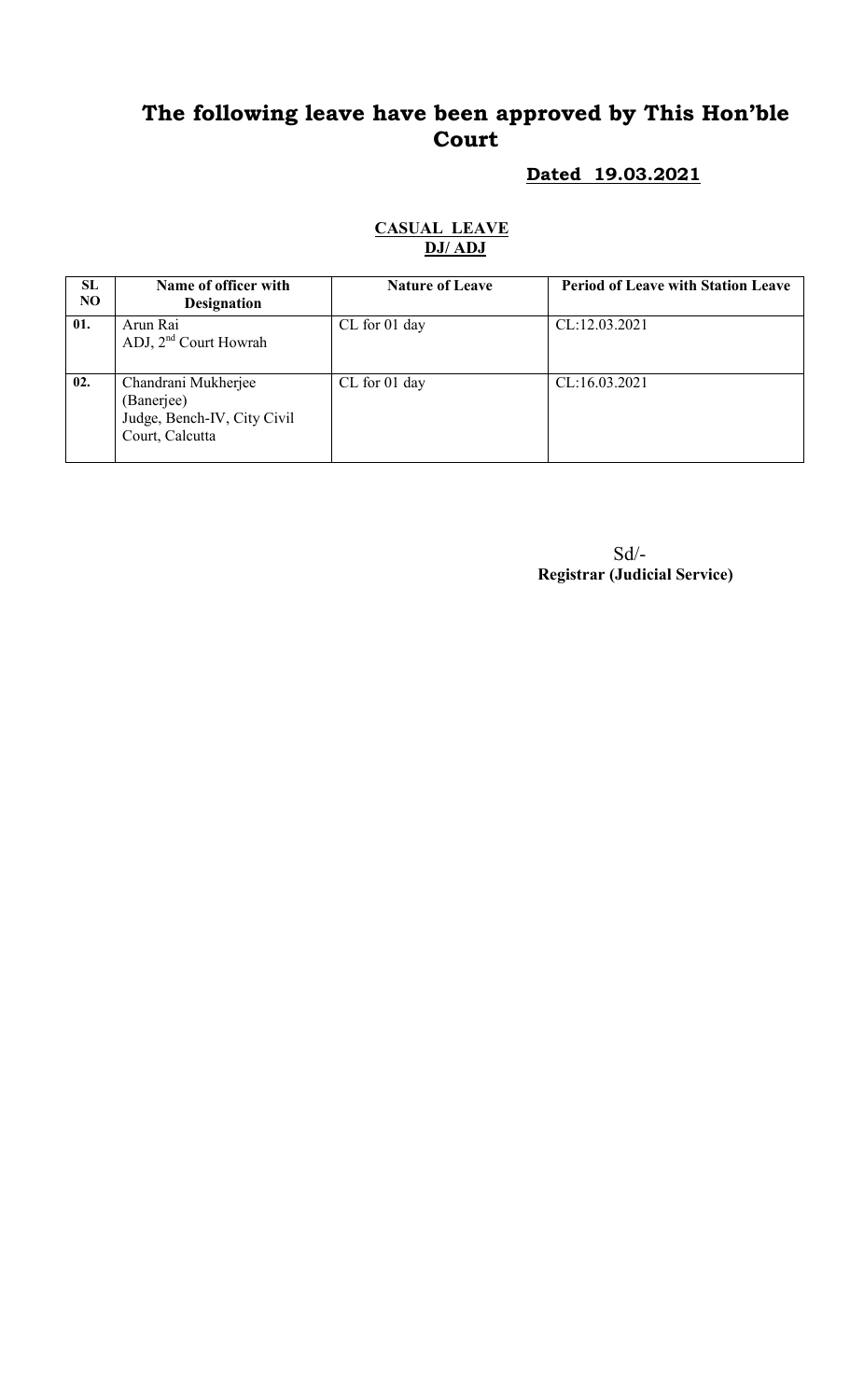# The following leave have been approved by This Hon'ble Court

## Dated 19.03.2021

#### CASUAL LEAVE DJ/ ADJ

| SL<br>NO | Name of officer with<br><b>Designation</b>           | <b>Nature of Leave</b> | <b>Period of Leave with Station Leave</b> |
|----------|------------------------------------------------------|------------------------|-------------------------------------------|
| 01.      | Asis Kumar Mukherjee<br>ADJ, FTC-I, Malda            | CL for 01 day with SL  | CL: 16.04.2021                            |
|          |                                                      |                        | SL:13.04.2021(E)                          |
|          |                                                      |                        | To 19.04.2021(M)                          |
| 02.      | Deepto Ghosh<br>ADJ, 1 <sup>st</sup> Court, Lalbagh, | CL for 01 day with SL  | CL: 16.04.2021                            |
|          | Murshidabad                                          |                        | SL:13.04.2021(E)                          |
|          |                                                      |                        | To 19.04.2021(M)                          |
| 03.      | Anjan Kumar Sarkar<br>ADJ, FTC-I, Berhampore,        | CL for 02 days with SL | CL:12.04.2021 & 13.04.2021                |
|          | Murshidabad                                          |                        | SL:                                       |
|          |                                                      |                        | 09.04.2021 (E) to 15.04.2021(N)           |
| 04.      | Anirban Chowdhury                                    | CL for 02 days with SL | CL:12.04.2021 & 13.04.2021                |
|          | ADJ, 1 <sup>st</sup> Court, Jalpaiguri               |                        | SL:                                       |
|          |                                                      |                        | 09.04.2021 (E) to 16.04.2021(F)           |
| 05.      | Anil Kumar Prasad                                    | CL for 02 days with SL | CL:12.04.2021 & 13.04.2021                |
|          | ADJ, FTC-II, Alipurduar,<br>Jalpaiguri               |                        | SL:                                       |
|          |                                                      |                        | 09.04.2021 (E) to 16.04.2021(M)           |
|          |                                                      |                        |                                           |
| 06.      | <b>Rintu Sur</b><br>ADJ, FTC-II, Paschim Medinipur   | CL for 02 days with SL | CL:12.04.2021 & 13.04.2021                |
|          |                                                      |                        | SL:                                       |
|          |                                                      |                        | 09.04.2021 (E) to 16.04.2021(M)           |
| 07.      | Bibhuti Khesong                                      | CL for 01 day with SL  | CL:01.04.2021                             |
|          | ADJ, 4 <sup>th</sup> Court, Paschim<br>Medinipur     |                        | SL:31.03.2021(E)                          |
|          |                                                      |                        | To $05.04.2021(M)$                        |

 Sd/- Registrar (Judicial Service)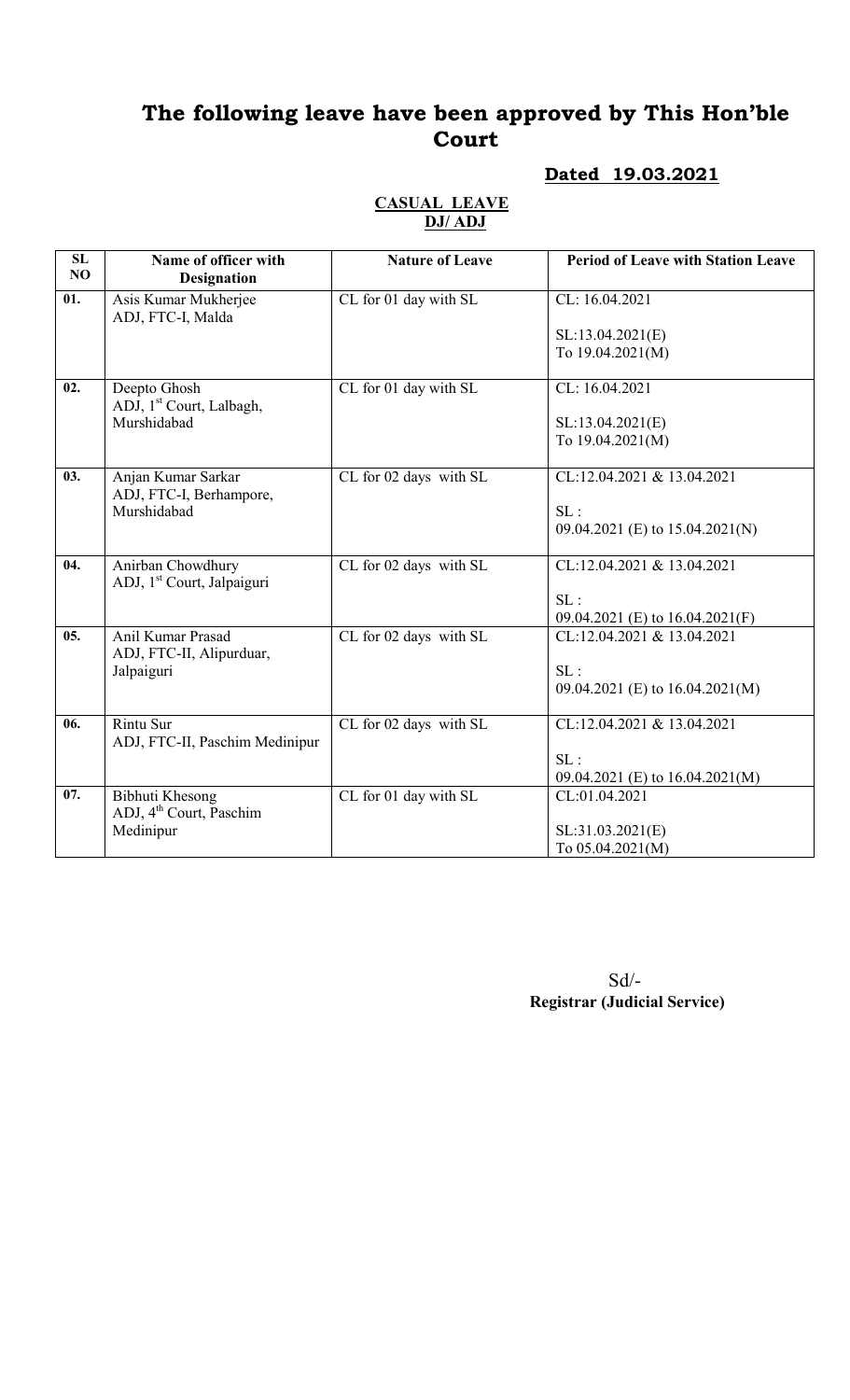# The following leave have been approved by This Hon'ble Court

#### Dated: 19.03.2021

|    | <u>JM</u>                        |                          |                                           |  |
|----|----------------------------------|--------------------------|-------------------------------------------|--|
| SL | Name of officer with Designation | <b>Nature of Leave</b>   | <b>Period of Leave with Station Leave</b> |  |
| NO |                                  |                          |                                           |  |
|    | Sri Smarajit Roy                 | Earned Leave for 08 days | From 12.04.2021 to 19.04.2021             |  |
|    | JM, Jhargram                     |                          |                                           |  |
|    |                                  |                          |                                           |  |

### $CJ(JD)$

| SL<br>N <sub>O</sub> | Name of officer with Designation                                               | <b>Nature of Leave</b>   | <b>Period of Leave with Station Leave</b> |
|----------------------|--------------------------------------------------------------------------------|--------------------------|-------------------------------------------|
| 02.                  | Smt. Pritamana Nanda<br>$CJ(JD)$ -cum-JM, Kurseong,<br>Darjeeling              | Earned Leave for 07 days | From 03.04.2021 to 09.04.2021             |
| 03.                  | Smt. Ankita Gupta<br>$CJ(JD)$ , 3 <sup>rd</sup> Court, Basirhat, 24 Pgs<br>(N) | Earned Leave for 03 days | From 30.03.2021 to 01.04.2021             |

Sd/- Registrar (Judicial Service)